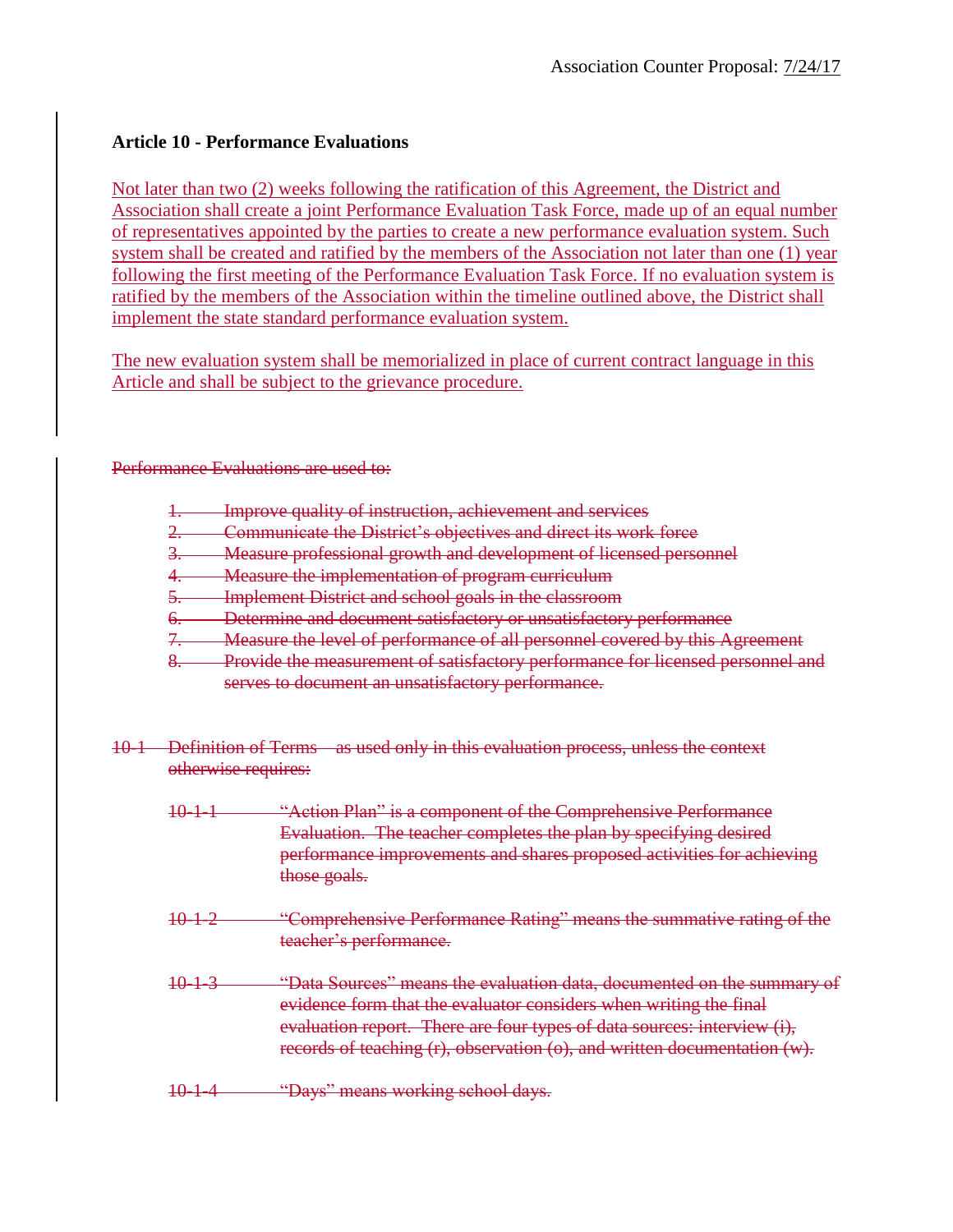- 10-1-5 Teacher means all personnel covered by the DCTA agreement.
- 10-1-6 "Evaluator" means school principal or administrative supervisor who is responsible for the evaluation. Principals are responsible for all evaluations in their building, but may designate other qualified administrators to assume evaluation responsibilities. Student Services Managers are responsible for evaluations of their personnel as determined by the District.
- 10-1-7 "Evaluation Data Review Conference" means a meeting between the teacher and the evaluator to discuss records of teaching or service and other data sources, Article 10-6-6.
- 10-1-8 "Notification" means the evaluator informs the teacher of being on evaluation that year, Article 10-6-1.
- 10-1-9 "Observation" is a work setting observation of a teacher's performance, Article 10-5-3.
- 10-1-10 "Orientation or pre-evaluation conference" means an individual or group meeting to explain the evaluation process to the teacher(s), Article 10-6-2.
- 10-1-11 "Peer Assistant" is a teacher selected from a pool of qualified teachers who are trained to assist a teacher during a remediation plan, Article 10-7-2-1.
- 10-1-12 "Consultant" is a peer teacher (non-probationary), specialist, or supervisor who collaborates during the evaluation process to create a record of teaching or service, Article 10-5-2-1. Data gathered by consultant for the record of teaching or service shall not be or become part of the evaluation. Only what is submitted in the Consultation Request Documentation form will become a part of the evaluation.
- 10-1-13 "Consultation" is a record of teaching or service that is a teacher's written reflections on the feedback provided by the consultant after an interview or observation, Article 10-5-2-1.
- 10-1-14 "Performance Criteria" are benchmarks on which performance standards are evaluated.
- 10-1-15 "Performance Indicators" are descriptions of performance for a criterion.
- 10-1-16 "Performance Standards" are those major concepts that define the areas to be evaluated.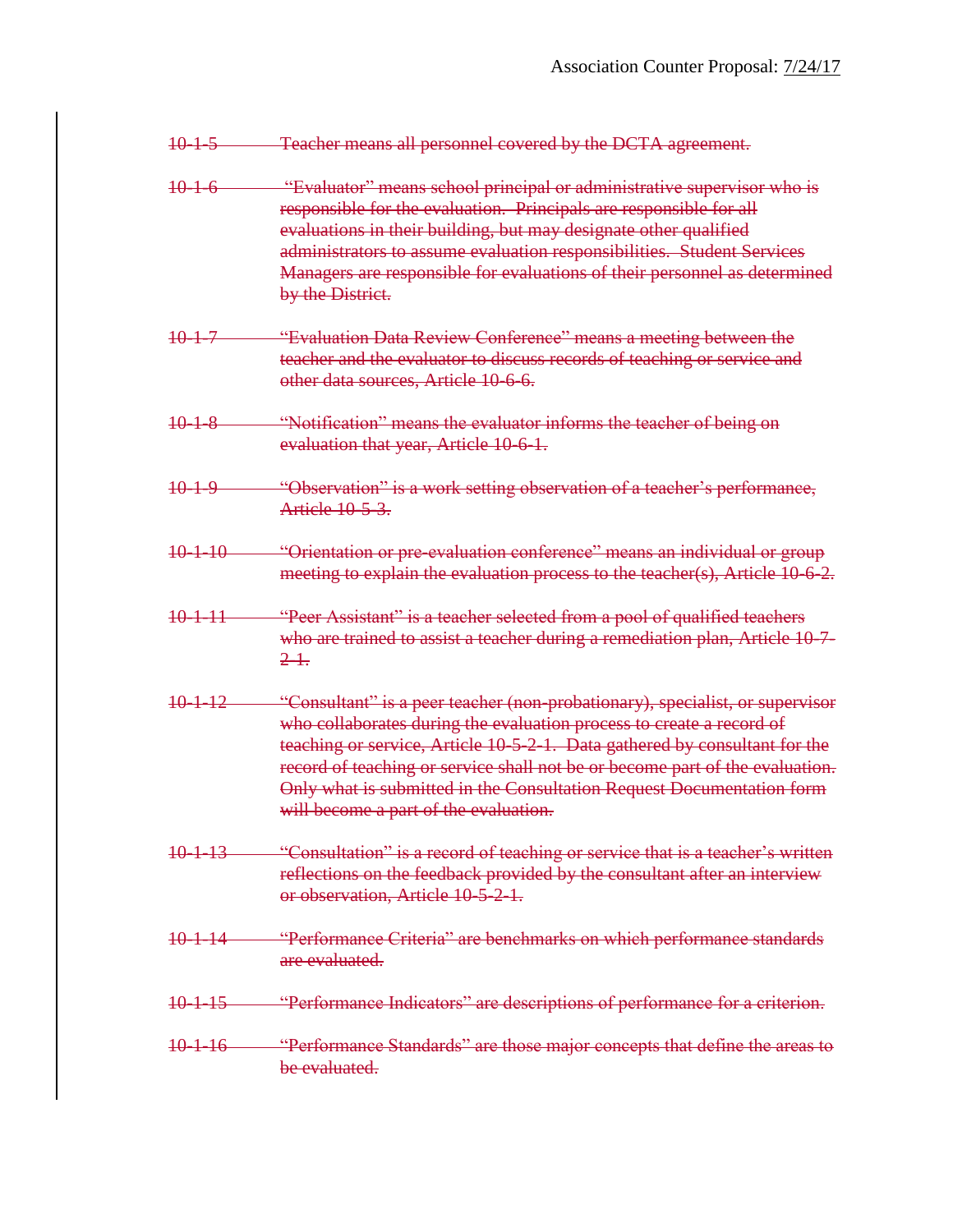- 10-1-17 "Pre-observation conference" means a conference between the teacher and evaluator held prior to a formal observation, Article 10-6-3.
- 10-1-18 "Post-evaluation conference" means a conference between the teacher and evaluator in which the final documented evaluation is discussed and presented to the teacher for signature. This may be combined with a postobservation conference.
- 10-1-19 "Post-observation conference" means the conference required between the teacher and evaluator following each formal observation to discuss what was observed and to make recommendations for improved performance, if appropriate. Article 10-6-5.
- 10-1-20 "Professional Development Plan" means a year-long plan for continued and sustained growth of a teacher who has successfully completed a remediation plan.
- 10-1-21 "Records of Teaching or Service" are data sources provided by the teacher to the evaluator. Article 10-5-2.
- 10-1-22 "Remediation Plan" is a plan jointly developed by the teacher and evaluator to correct deficiencies when the comprehensive performance evaluation is unsatisfactory, Article 10-7.
- 10-1-23 "Rubric" defines levels of performance for each standard and provides a tool for assessing the quality of performance. There are four levels that define the level of performance on the performance standards: "Exceeding," "Meeting," "Developing," "Not meeting"
- 10-1-24 "Satisfactory Performance" means that a teacher has received a satisfactory comprehensive performance rating. Article 10-6-7.
- 10-1-25 "Summary of Evidence" means the documentation by the evaluator of each data source used in the evaluation.
- 10-1-26 "Unsatisfactory performance" means that a teacher has received an unsatisfactory comprehensive performance rating. Upon receiving an Unsatisfactory performance rating a teacher is on a remediation plan. Article 10-6-7.

10-1-27 "Year" means the school year.

- 10-2 Types of Evaluations. The school district has 3 (three) types of evaluation:
	- 10-2-1 Probationary Evaluation. Probationary evaluations are conducted on an annual basis during the teacher's probationary employment. Probationary teachers are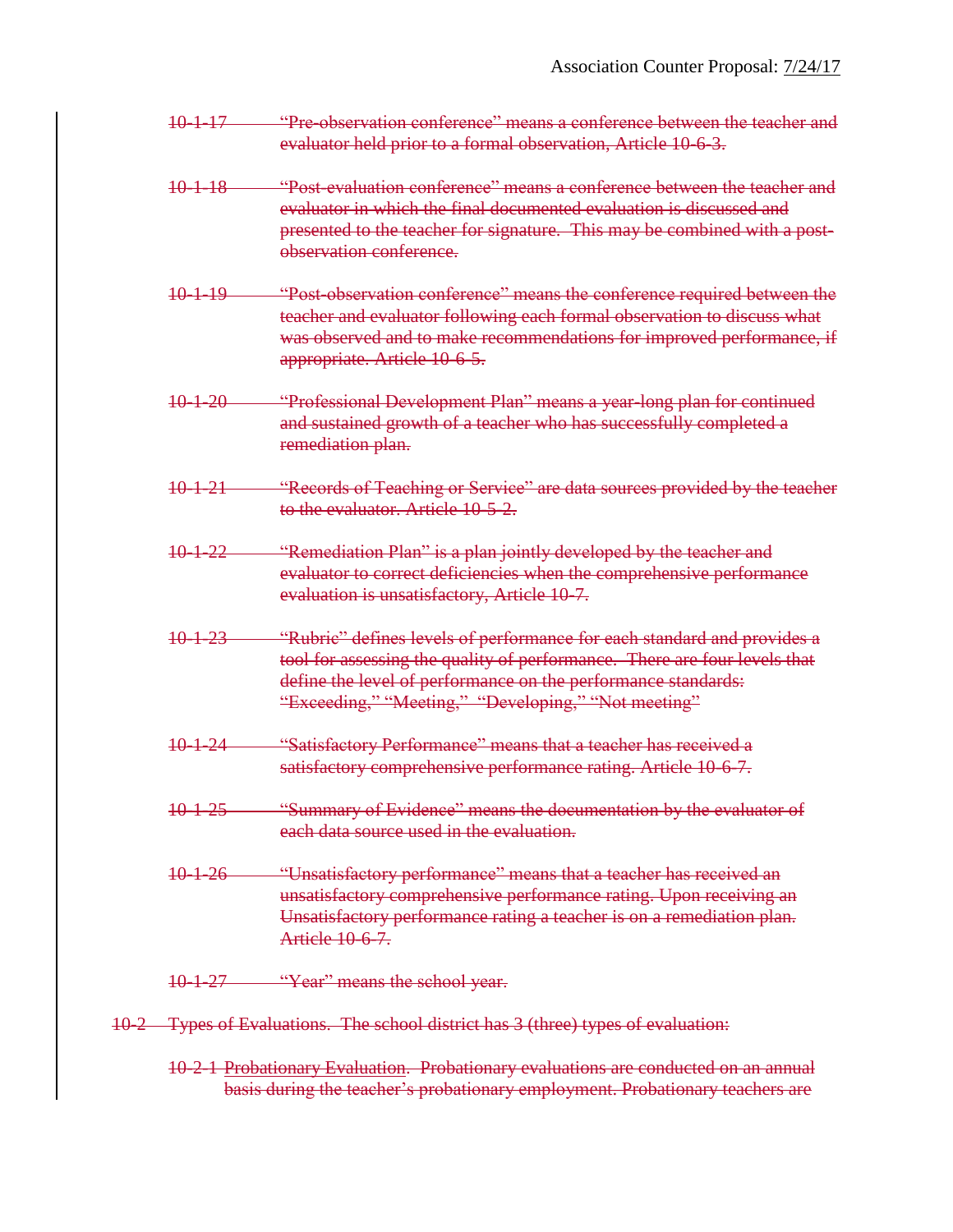those contract teachers who hold a valid Colorado teacher license and are in the first three years of teaching or service with the district. Teachers with authorizations or emergency licenses shall follow the probationary evaluation process and shall not be considered probationary until such time as they hold a Colorado professional teaching license. Probationary teachers receive a minimum of two documented observations. At least one of the observations is formal.

- 10-2-2 Non-Probationary Evaluation. Non-probationary evaluations are conducted once every three years for teachers who have successfully completed their probationary period. Non-probationary teachers receive a minimum of one documented observation. At least one of the observations is formal.
- 10-2-3 Special Evaluation. Special evaluations are conducted when a supervisor determines that a teacher requires assistance in a non-evaluation year. Managers can recommend to an evaluator that a Student Services Professional be put on special evaluation.
- 10-3 Timeline for conducting professional evaluation. Probationary teachers are evaluated yearly while designated as probationary and in the first year of non-probationary status. Thereafter, evaluations are to be conducted every three years. The exception to this is special evaluation, see article 10-8.
	- 10-3-1 Compensation as it relates to evaluation, Article 31-11 and ProComp Agreement, Articles 7.4.3 and 7.4.4
- 10-4 Evaluators. The school principal is responsible for all evaluations in the school building and to use of the appropriate standards/criteria/rubric and form. When a teacher is assigned to more than one building, the home school principal must coordinate the evaluation with the appropriate principals or qualified managers. As necessary, the principal will identify a designated evaluator for each teacher, as well as other administrators who may be asked to conduct classroom observations. Designated evaluators work at the direction of the principal and they are responsible to the principal. Student Services Personnel are responsible for evaluations of their personnel as determined by the district, using the appropriate evaluation tool.
	- 10-4-1 To the extent required by state law, evaluators must hold a state principal/administrator license, be trained in evaluation skills that will enable him or her to make a fair, professional, and credible evaluation of the personnel whom he or she is responsible for evaluating.
- 10-5 Types of Data Sources
	- 10-5-1 Documentation. Collection of data through a variety of sources is an important part of the evaluation process. The data below can be used for evaluation if it is stated in writing and shared with the teacher during the process. All data used for the evaluation is to be listed on Summary of Evidence Journal and should include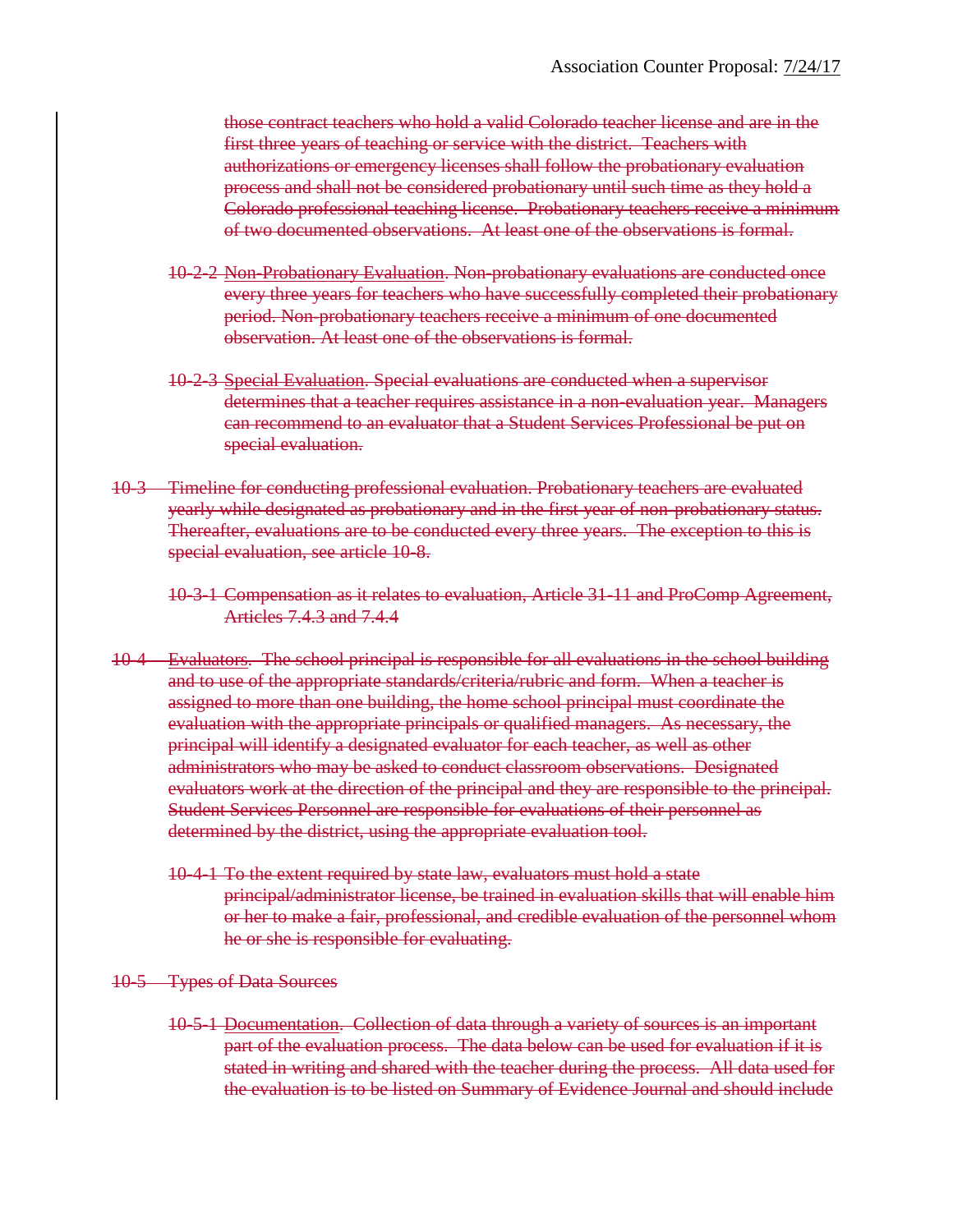the type of data, date, time, place/class, subject and performance standard. The evaluator may conduct as many data collection activities as are necessary to ensure appropriate instructional supervision. The legal rights of the teacher shall be preserved. The evaluation and all documentation used in the evaluation shall be confidential and available only to the teacher, evaluator, and other persons identified by statute. No evaluation information shall be gathered by electronic devices without the consent of the teacher. No informality in any evaluation or in the manner of making or documenting any evaluation shall invalidate such evaluation.

There are four categories, or "types" of data: Interview (I), Records of Teaching or Service (R), Observation (O), and Written Communication (W).

- 10-5-2 Records of Teaching or Service (R). Five records of teaching or service are submitted by the teacher and discussed at the Evaluation Data Review conference. For each of the five performance standards a Record of Teaching coversheet is to be attached to a record and a brief description of the record is given in the teacher's own words. A single Record of Teaching may document performance for no more than two of the performance standards.
	- 10-5-2-1 Consultation may be used as a record of teaching/service.
	- 10-5-2-2 Student Growth Objectives. The evaluator shall not use the outcome of a teacher's student growth objectives as a data source.
- 10-5-3 Observations (O). Observations of the teacher shall be conducted openly and with full knowledge of the teacher. Documentation of an observation shall include date, time, and notes made during the observation and shall be shared with the teacher. The district has two types of observations:
	- 10-5-3-1 A formal observation is scheduled in advance, is recommended to be at least twenty (20) minutes in length and includes a preobservation conference and a post-observation conference. One formal observation is required for a teacher on evaluation.
	- 10-5-3-2 Informal observation does not include the requirements of the formal observation and may occur at any time.
	- 10-5-3-3 Observation Guidelines
		- a. An evaluator may choose to conduct more observations to gather sufficient data for final evaluation for any teacher.
		- b. Informal observations are conducted yearly in nonevaluation years for non-probationary teachers by state statute.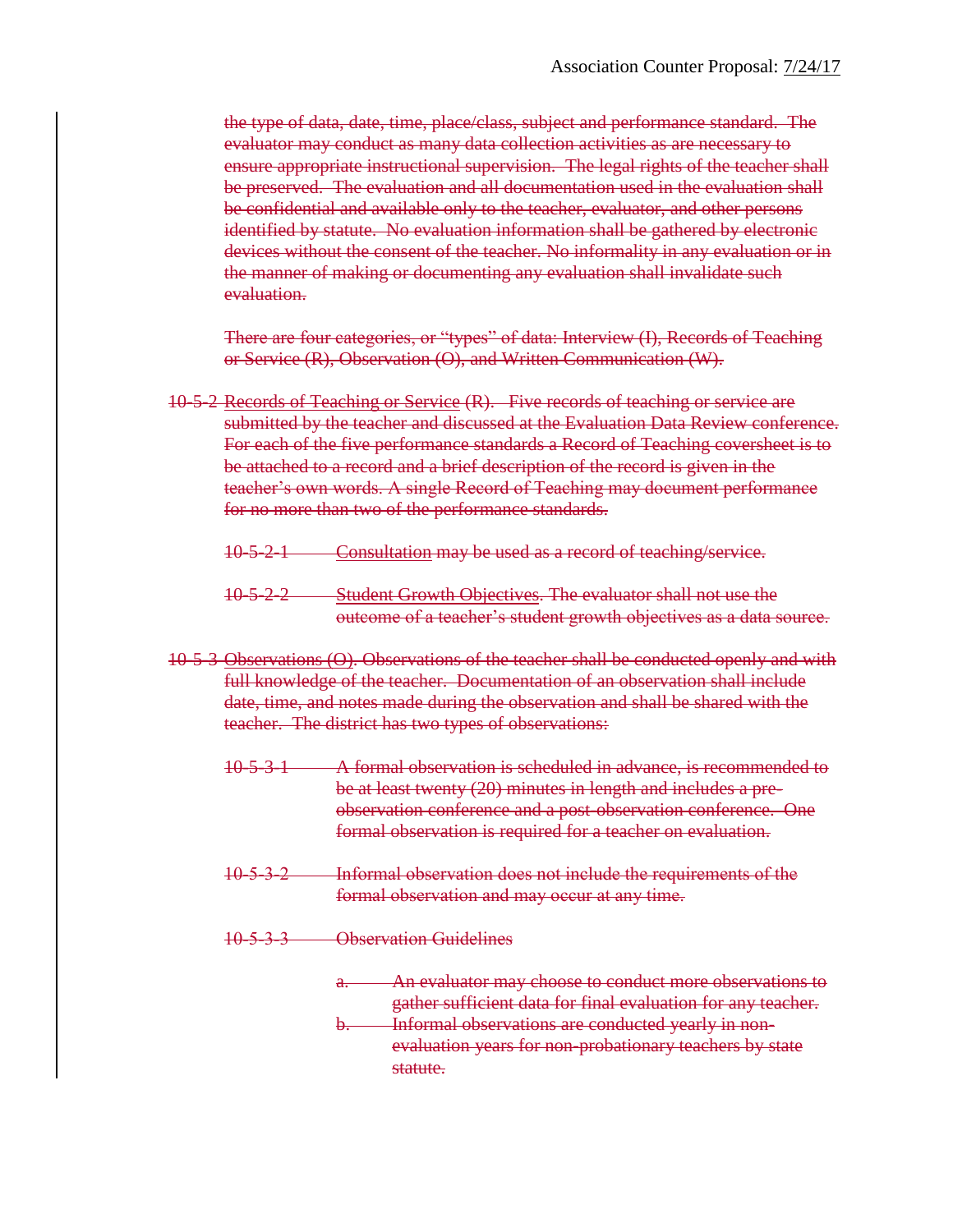| When a teacher is on an evaluation, the evaluator           |
|-------------------------------------------------------------|
| documents the dates of all observations on the Summary of   |
| Evidence Journal.                                           |
| Probationary teachers must have two observations annually   |
| by state statute and one of these may be informal.          |
| Learning Walks are not a type of observation to be used for |
| teacher evaluations.                                        |

- 10-5-4 Interview data (I) are notes from a formal evaluation meeting or conference between the teacher and evaluator that could be used as a data source.
- 10-5-5 Written Communication (W) is data submitted and signed. Examples of this type of data could be letters from parents, a completed professional evaluation organizer form from teacher, or a letter of distinction. The evaluation of a teacher may also include any peer, parent, or student input obtained from standardized surveys.

#### 10-6 Sequence of the evaluation.

- 10-6-1 Notification. A teacher shall be informed that he/she is on evaluation.
- 10-6-2 Orientation. A teacher shall be informed in advance about the purpose and nature of the evaluation process, the elements of the evaluation, the procedure for conducting the evaluation and the responsibilities of the individuals involved. An individual or group meeting should be devoted to explaining the evaluation process. A teacher who is not assigned to a home school will attend a departmental meeting devoted to explaining the evaluation process. This meeting should be held within the first 60 days of the teachers' school year. The evaluator will review the evaluation process, with the teacher(s) and will provide a copy of the Comprehensive Professional Evaluation form and the standards, criteria and the rubrics to be used. If teachers are hired after the evaluation orientation, the evaluator shall provide them with a similar introduction regarding the process. The evaluator will document the date of the orientation meeting on the Summary of Evidence portion of the Comprehensive Professional Evaluation form.
- 10-6-3 Pre-Observation Conference is the conference between the teacher and the evaluator or designee held prior to a formal observation. If the teacher or evaluator would like consultation as a record of teaching/service, it should be agreed upon at this meeting. The teacher and evaluator will discuss which performance standards and criteria will be evident during the lesson(s) or activities to be observed. The date of the pre-observation conference is to be documented on the Summary of Evidence portion of the Comprehensive Professional Evaluation form.
- 10-6-4 Observations: Refer to 10-5-3 for observation guidelines and definitions. All observations shall be documented on the Summary of Evidence Journal.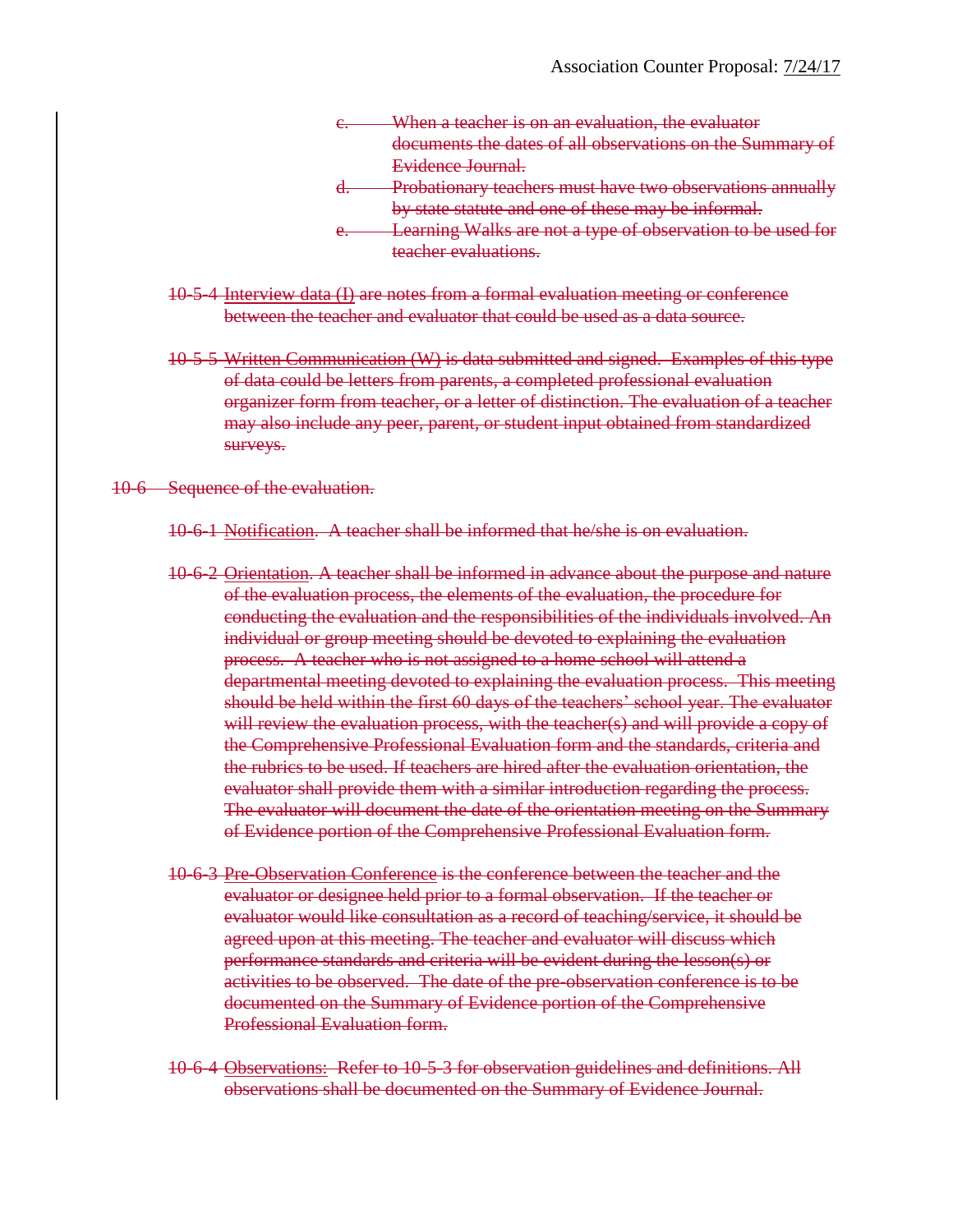- 10-6-5 Post-Observation Conference is a meeting where the teacher and evaluator review and discuss the evaluator's observation data. The evaluator's notes are shared with the teacher, who may request copies of these notes. The evaluator may make suggestions for growth and may choose to make more observations, although a second observation is only required for probationary teachers. The date of the post-observation conference is to be documented on the Summary of Evidence Journal.
- 10-6-6 Evaluation Data Review Conference is the conference, prior to the completion of the evaluation, between the teacher and evaluator to discuss observation(s), records of teaching and other data sources.
	- 10-6-6-1 Outcomes of the Evaluation Data Review Conference. Possible outcomes:
		- a. The required documentation for the evaluation is gathered .If the teacher is non-probationary and the documentation has been gathered and entered on the Summary of Evidence Journal this conference may be combined with the Post Evaluation Conference.
		- b. There is a need for more data collection and the evaluation process continues. (Required for all probationary teachers.) c. The documentation shows performance deficiencies leading to an unsatisfactory comprehensive performance
			- rating. The evaluator informs the teacher of the possibility of a remediation plan to correct said deficiencies, Article  $10 - 7.$
- 10-6-7 Comprehensive Performance Rating. All evaluations shall be conducted in compliance with state statute, state regulations and this agreement. Evaluations shall be completed by the date set annually by the District. The Comprehensive Performance Rating occurs when the evaluator completes the Comprehensive Professional Evaluation form including documented data sources used to render summary ratings in each performance standard and hence a Comprehensive Performance Rating of "Satisfactory" or "Unsatisfactory." A teacher receives an "Unsatisfactory" comprehensive performance rating when one or more of the standards are rated "not meeting" or a total of five or more criteria (across all the standards) are rated "not meeting". All other combinations result in a teacher receiving a "Satisfactory" comprehensive performance rating. At this time, the evaluator completes and presents the following forms to the teacher.
	- 10-6-7-1 Summary of Evidence Journal The teacher and evaluator provide the data sources, including Records of Teaching or Service, documented by the evaluator on the Summary of Evidence Journal, contained in the Comprehensive Professional Evaluation form. At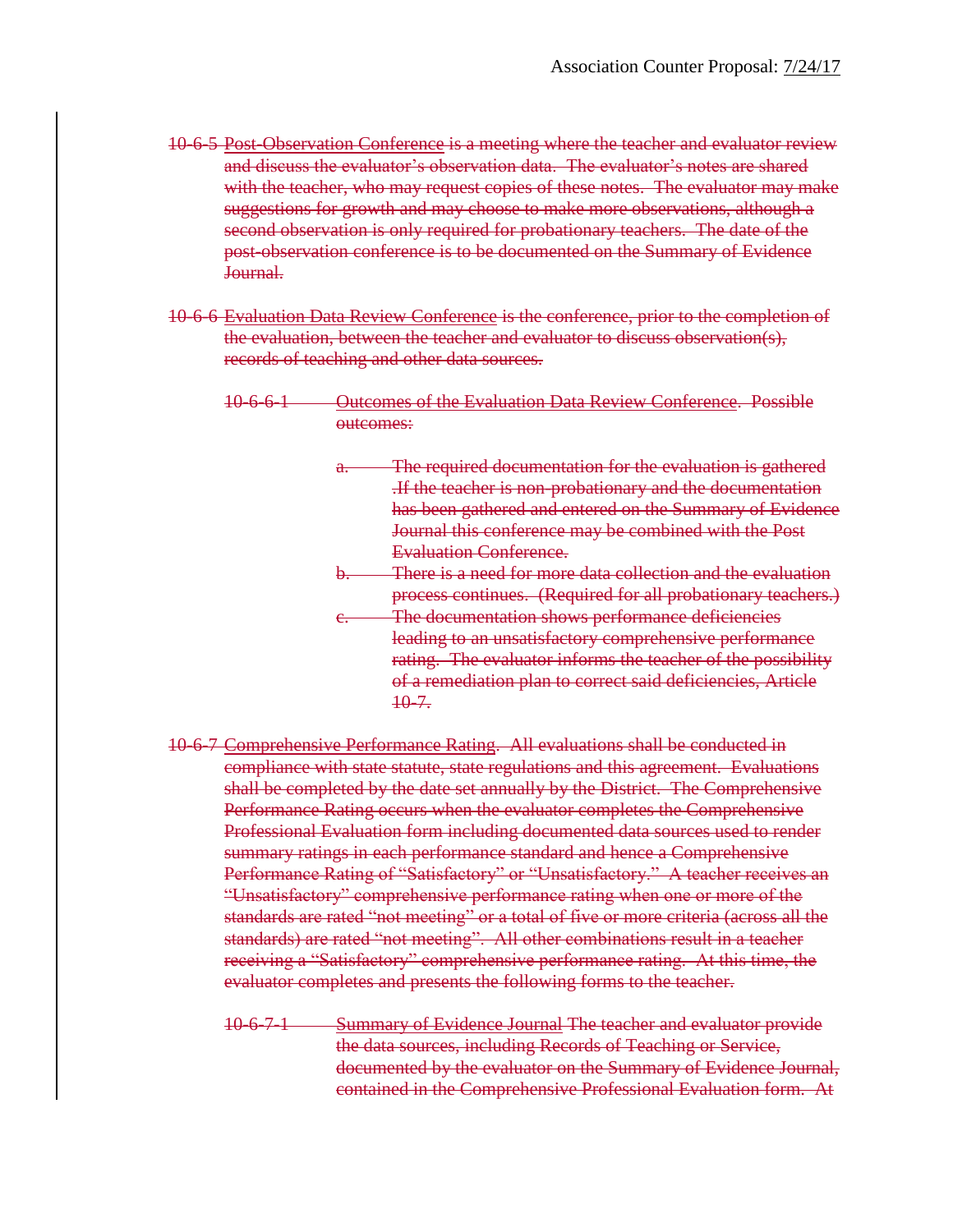a minimum, each will provide data sources that address all 5 (five) standards. The teacher provides 5 (five) records of teaching, Article 10-5-2. The evaluator provides additional data sources that address all 5 (five) standards. A single data source may be used to document the performance for more than one standard.

- 10-6-7-2 Comprehensive Professional Evaluation form is completed by the evaluator using the Standards/Criteria/Rubrics/Indicators document. The identification of strengths and weakness are required by state statute.
- 10-6-8 Completion of the Comprehensive Professional Evaluation. The evaluator provides the teacher a minimum of 24 hours to review the Comprehensive Professional Evaluation form before the meeting to complete the evaluation takes place.
	- 10-6-8-1 The teacher must provide
		- a. Strengths and areas for improvement. b. An Action Plan developed by the teacher that includes the learning opportunities that the teacher will undertake following his/her professional evaluation.
	- 10-6-8-2 The evaluator will complete the Summary of Evidence Journal, Article 10-6-7-1. The evaluator shall sign the written evaluation and discuss it with the teacher during the post-evaluation conference. The teacher shall sign the completed form and will receive a copy of it. Such signature will not be construed to indicate agreement with the information or the conclusions in the final written evaluation. The teacher shall be given an opportunity to attach any written explanation or other relevant documentation that the teacher deems necessary. The final written report will be sent to the appropriate instructional superintendent for review and signature.

#### 10-7 Remediation

10-7-1 Preparing for Remediation. A teacher whose comprehensive performance rating is unsatisfactory shall be given a copy of the Comprehensive Professional Evaluation form that includes the deficiencies that led to the unsatisfactory performance rating. When the teacher is under the supervision of a manager and/or other principals, the evaluator will work collaboratively with them to develop the remediation plan. A remediation plan to correct said deficiencies shall be jointly developed by the primary evaluator and the teacher. The Remediation Plan shall: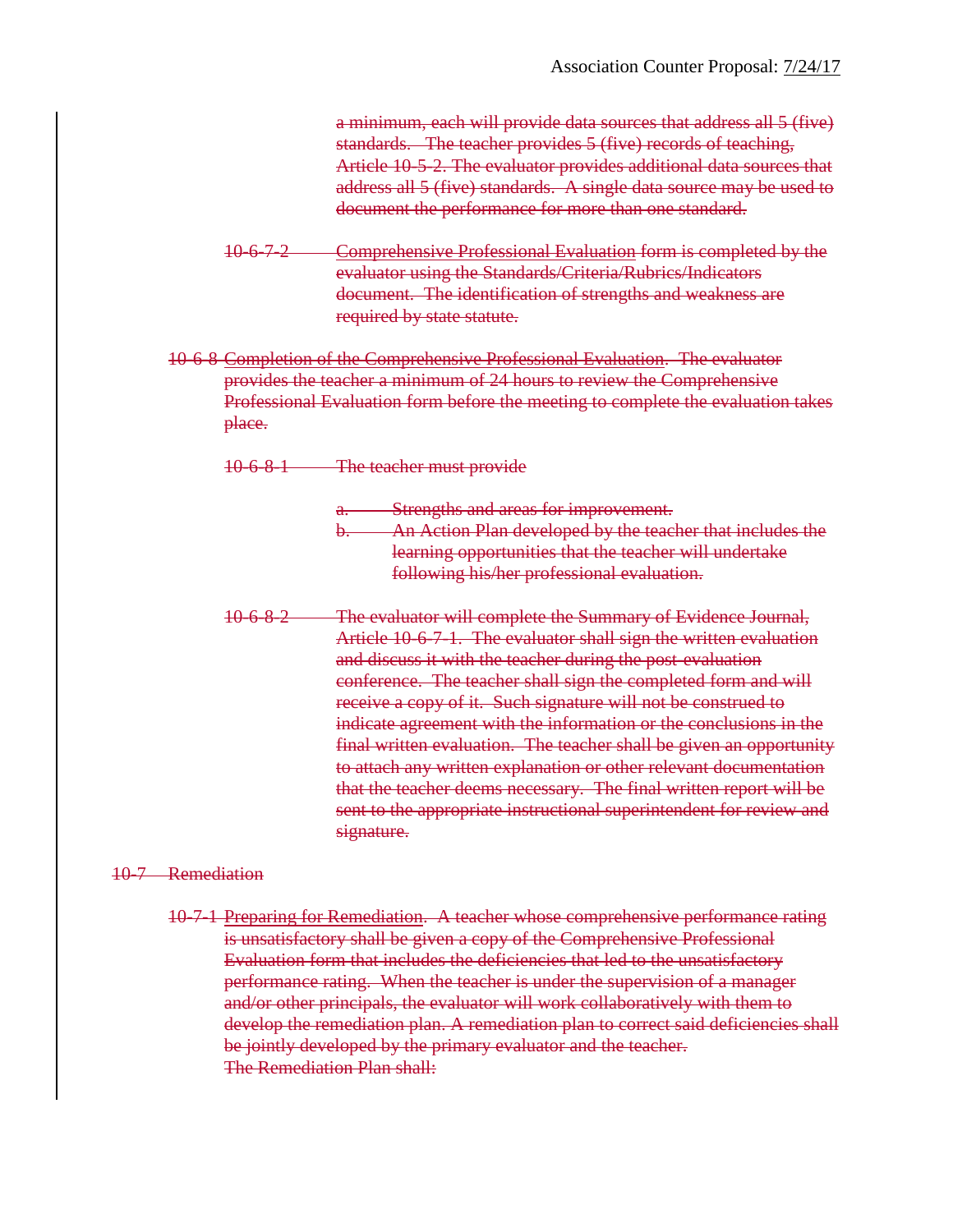- Address no more than three identified criteria as deficiencies.
- b. **Include indicators with measurable outcomes.**
- c. Include a reasonable period of time of not less than thirty (30)

school days and no more than ninety (90) school days will be given to remedy the deficiencies. The Remediation Plan begins when the peer assistant(s) have the first meeting with the teacher or when the teacher signs the form to deny peer assistance.

- d. Identify the resources and assistance that are available to remedy the deficiency.
- e. Be sent to the appropriate Instructional Superintendent and Human Resource personnel who may recommend changes to the teacher and the evaluator.

10-7-2 Conducting a Remediation Plan

- 10-7-2-1 Peer Assistance. Peer assistance will be part of the remediation plan unless the teacher declines in writing to the evaluator. The principal must file a peer assistance request/denial form with the Department of Human Resources. Not more than three teachers who are specifically trained to provide assistance shall provide peer assistance. Data gathered by the peer assistant(s) shall not be or become part of the evaluation. Peer assistant(s) will provide progress reports and recommendations to the teacher within ten (10) days of the initial meeting and will share recommended strategies with the evaluator(s). Stipend amounts for peer assistants are found in Article 32-2
- . 10-7-2-2 Data Collection. During the implementation of the plan, the evaluator shall continue to conduct observation(s) and conference(s). If the remediation plan was successfully completed, a revised comprehensive performance rating will be given to the teacher. The evaluator will revise the comprehensive performance rating by:
	- Completing a new Summary of Evidence Journal with at least two data sources for each criterion identified in the remediation plan.
	- b. Updating the final performance rating of the identified criterion(ia). New ratings for the performance standards and rubrics will need to be completed for the standards affected by the deficiencies.
- 10-7-3 Outcomes of a Remediation Plan. The evaluator will sign the comprehensive performance rating at the end of the remediation period.

Possible outcomes: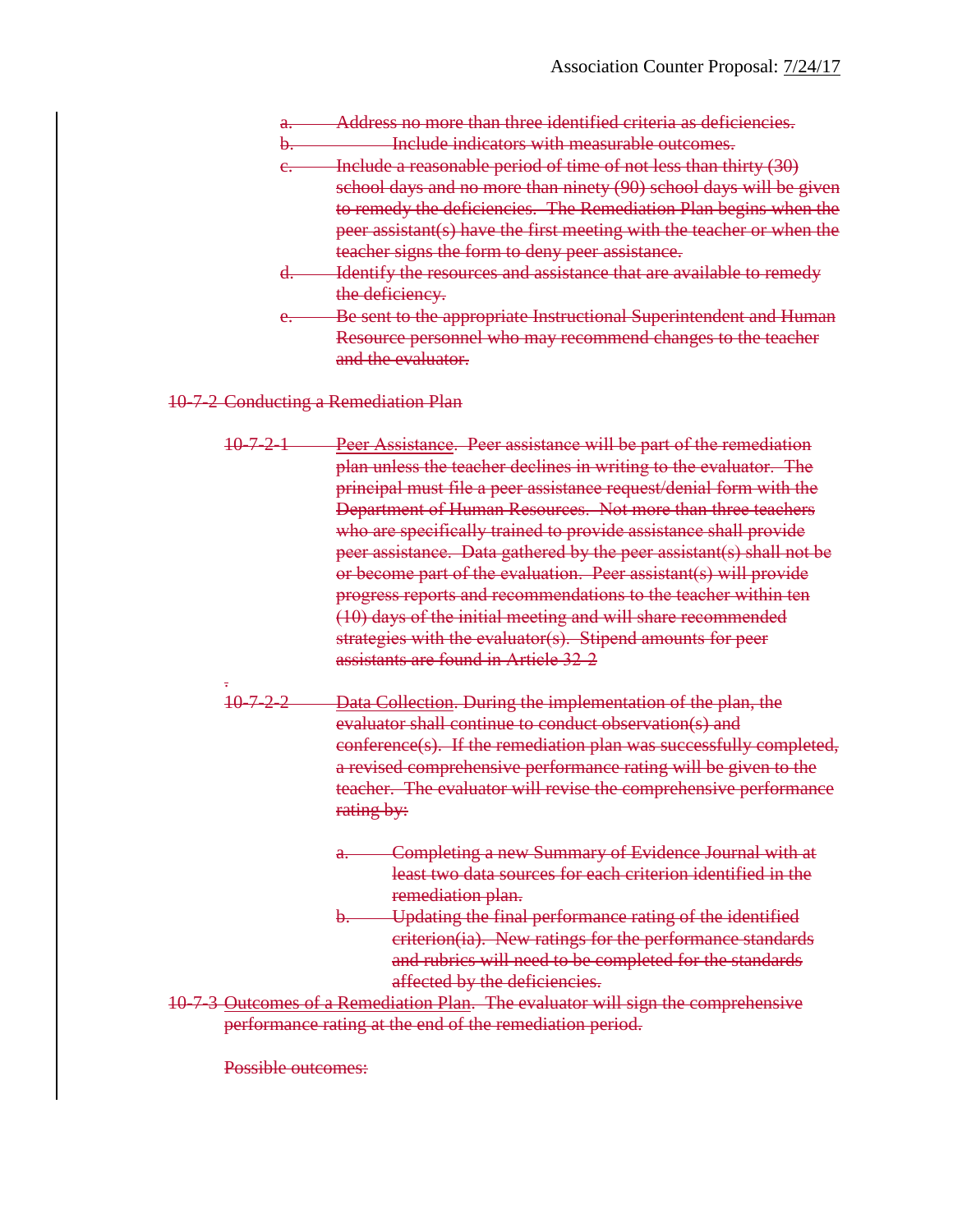- 10-7-3-1 The teacher is no longer rated unsatisfactory on the Comprehensive Performance Rating. The evaluator(s) will write a development plan for the teacher. Article 10-7-6.
- 10-7-3-2 Progress has been made but the evaluator still rates the teacher's performance as unsatisfactory but the evaluator may continue remediation plan for an additional specified period, not to exceed a total of 90 school days for the remediation plan. After the additional time, it will be determined whether the remediation was successfully completed, or not, and the teacher will be told of the outcome of the remediation as identified in 10-7-4 or 10-7-5. If successful, a new updated comprehensive performance will be completed.
- 10-7-3-3 The teacher has made insufficient progress and is rated unsatisfactory. In this case, the procedures referred to in Articles 10-7-4 or 10-7-5 will be followed.
- 10-7-3-4 Transfers. Once a remediation plan is implemented, the teacher may be transferred only with the written consent of the evaluator, the teacher, the principal of the school to which transfer is sought, and the appropriate instructional superintendent(s).
- 10-7-3-5 Extended Leave. If the teacher goes on an extended leave during the remediation period, the remediation days completed prior to leave will be counted, and the plan will continue upon the return of the teacher to active service.
- 10-7-4 Non-Probationary Teacher. If the final documented evaluation report indicates that the teacher is still performing unsatisfactorily, the principal shall make a recommendation of dismissal for unsatisfactory performance to the appropriate Instructional Superintendent.
- 10-7-5 Probationary Teachers. This performance evaluation process is not intended to limit the authority of the Board to non-renew the contract of any probationary teacher. A Remediation Plan shall not be a prerequisite for non-renewal. Following the completion of the final written evaluation report, a recommendation by the principal for the renewal or non-renewal of the contract of a probationary teacher shall be made to the appropriate Instructional Superintendent. The Instructional Superintendent will review the recommendation and notify the teacher in writing denying or confirming the recommendation and stating that it will be sent to the Board for action.
- 10-7-6 Professional Development Plan. The plan provides a design for continued and sustained growth of a teacher who has successfully completed a remediation plan. It is to occur over the course of one calendar year and will begin immediately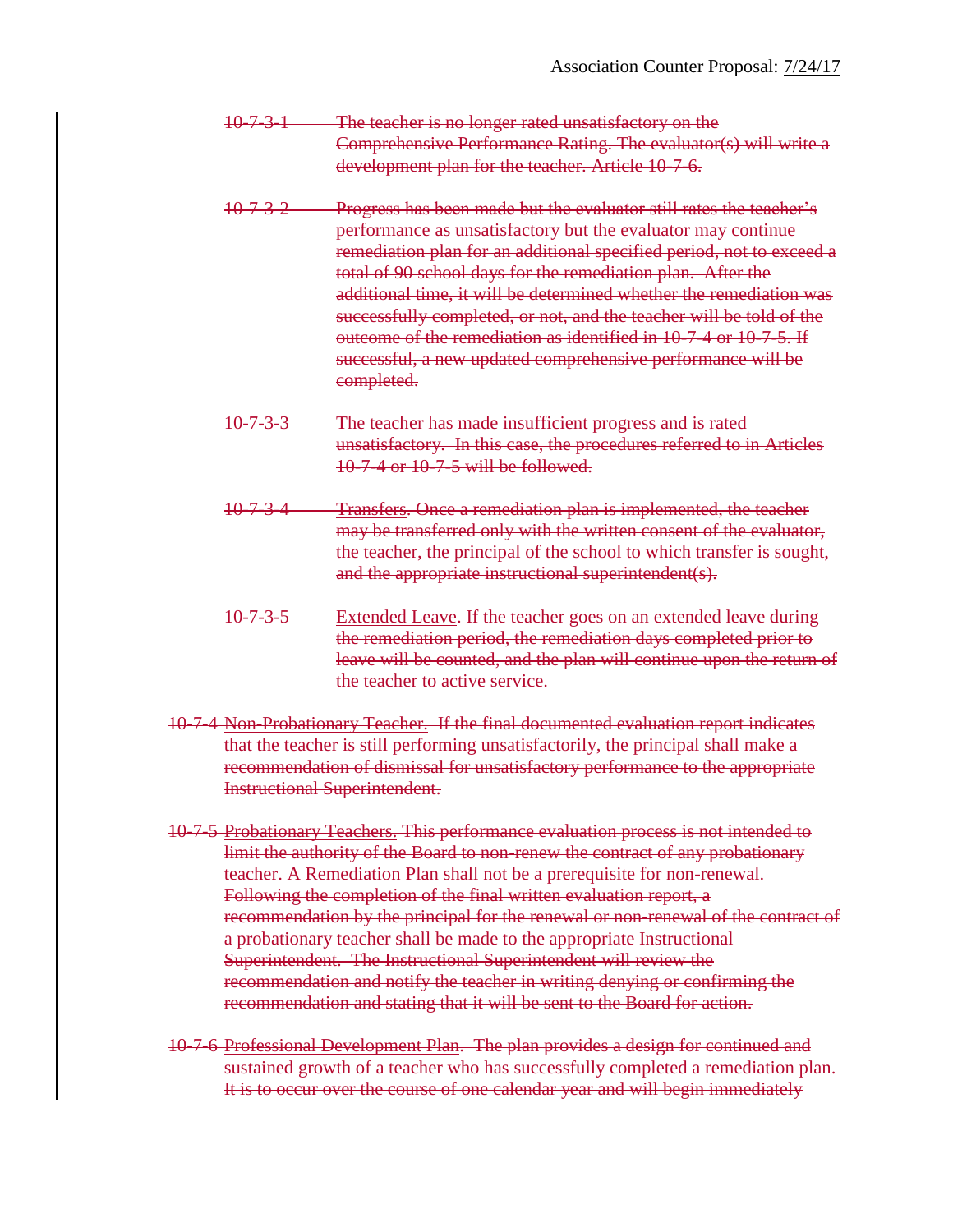upon completion of the remediation. The performance standard and criterion from the remediation plan to be addressed in the professional development plan is assigned by the evaluator/manager and the principal, if not one and the same. The plan is to be written collaboratively with the teacher and requires the teacher to complete the study, demonstration, and reflection portions of a professional development unit (PDU). The evaluator/manager and the principal will also gather and document artifacts and data sources, including observed demonstration and conferences.

During the year of the professional development plan the teacher who is enrolled in ProComp may submit a PDU for salary increment. Once the plan is completed, the teacher may submit completed PDUs and may use the professional development plan to fulfill some of the requirements of a PDU.

- 10-8 Special Evaluation. When an evaluator determines, based on evidence from multiple classroom observations that assistance is needed during a non-evaluation year, a special evaluation shall be initiated. At this time the Human Resources Department should be notified by the evaluator.
	- 10-8-1 Initiate Special Evaluation. To initiate a special evaluation, the evaluator shall conduct a formal observation with pre- and post-observation conference; the evaluator shall indicate the performance concerns. A second observation shall be conducted.
	- 10-8-2 Records of Teaching/Service. For the purpose of completing the special evaluation, teachers will need to submit records of teaching to the evaluator within ten (10) days of the evaluator requesting them.
	- 10-8-3 Completion of Professional Evaluation. Following the second observation and the gathering of records of teaching, the Comprehensive Professional Evaluation will be completed including a comprehensive performance rating, and shall be discussed with the teacher within ten (10) days.
	- 10-8-4 Unsatisfactory Comprehensive Performance Rating. If the comprehensive performance rating indicates unsatisfactory performance, the evaluator shall initiate a Remediation Plan, 10-7-2.
- 10-9 Advisory District Personnel Performance Evaluation Council. Evaluation procedures to be used in the District shall be developed by the Advisory District Personnel Performance Evaluation Council (1338 Committee) subject to approval by the Board.
	- 10-9-1 The procedures shall be published and available for review by all teachers and a copy given to each teacher prior to any scheduled evaluations.
	- 10-9-2 Teacher representatives on the 1338 Committee, which the Board is required to appoint under provision of C.R.S. 22-9-107, shall be nominated by the Association.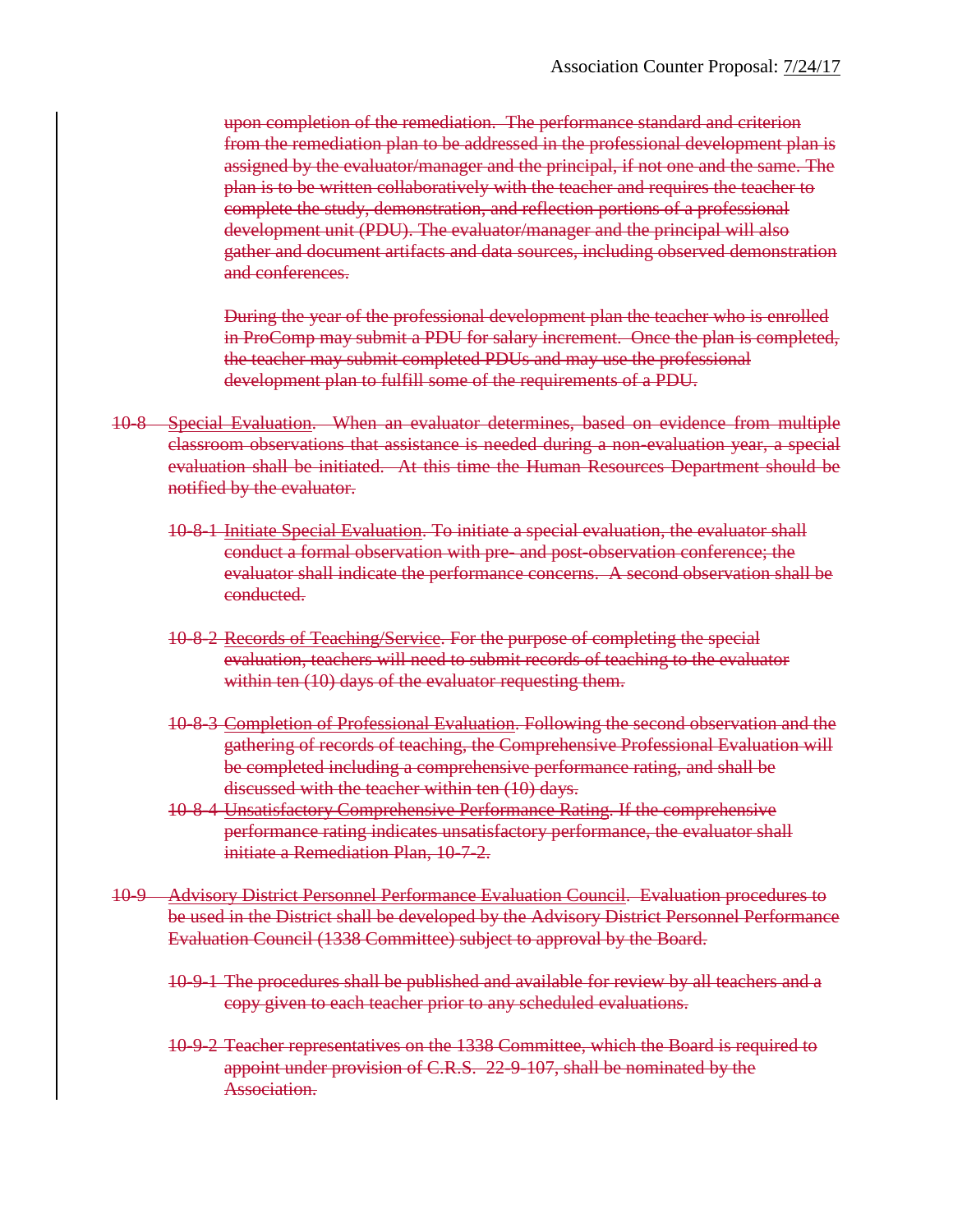- 10-9-3 The 1338 Committee will convene a minimum of twice annually, once a semester to review and update evaluation forms, handbook and training programs for the teachers. They will recommend to the District and Association contract language no later than nine months prior to the expiration of this Agreement for implementation beginning in the first year of the successor to this Agreement.
- 10-9-4 The 1338 analysis and report will be shared with the Human Resources, DCTA board and ProComp Program Evaluation Work Group.

## 10-1 Peer Assistance and Review.

10-1-1 The LEAP evaluation and feedback processes will be used as a means of assessing performance for all teachers who are observed using the Framework for Effective Teaching, including struggling teachers The LEAP evaluation and feedback system, including observations of instructional practice, professionalism and student perception data, and relevant student data will be the framework under which support for struggling teachers is provided and determinations of unsatisfactory performance are made

10-1-2 A principal may designate a teacher in need of a Performance Improvement Plan (PIP) based on data collected through the LEAP evaluation and feedback process and relevant student outcome data. The principal (or designee) shall conduct at least one (1) full observation of the teacher prior to initiating the performance improvement process. A full observation during remediation identification and remediation plan implementation will be defined as an observation in which the evaluator observes a full lesson. A principal will notify the affected teacher and appropriate Human Resource staff or designee that there is a possibility of the teacher being placed on a PIP. The teacher and principal will be informed of the following alternatives for the performance improvement process:

> (1) The teacher and principal may elect, in writing, to participate in the process outlined in this section, including a possible review of a recommendation for dismissal at the end of the process by a panel of educators ("Panel"). The teacher's consent to such review by a panel of educators constitutes a waiver of the right to a hearing before an impartial hearing officer and the process set forth in § 22-63-302, C.R.S., including appellate review of the Board of Education's termination action based on a hearing officer's findings and recommendation. The election by the teacher and principal to participate in the PAR process, including the review by a panel, must be made within ten (10) school days of the teacher's notification of the possibility of being placed on a PIP. If in good faith, the teacher is unable to meet with an attorney within ten (10) school days, the district will extend for up to five  $(5)$  school days.

> (2) If the teacher and principal do not consent in writing to choose the process in this section, including review by the Panel, the District shall follow the performance improvement process outlined in this section up to the final recommendation at the conclusion of the PIP, at which point the teacher would be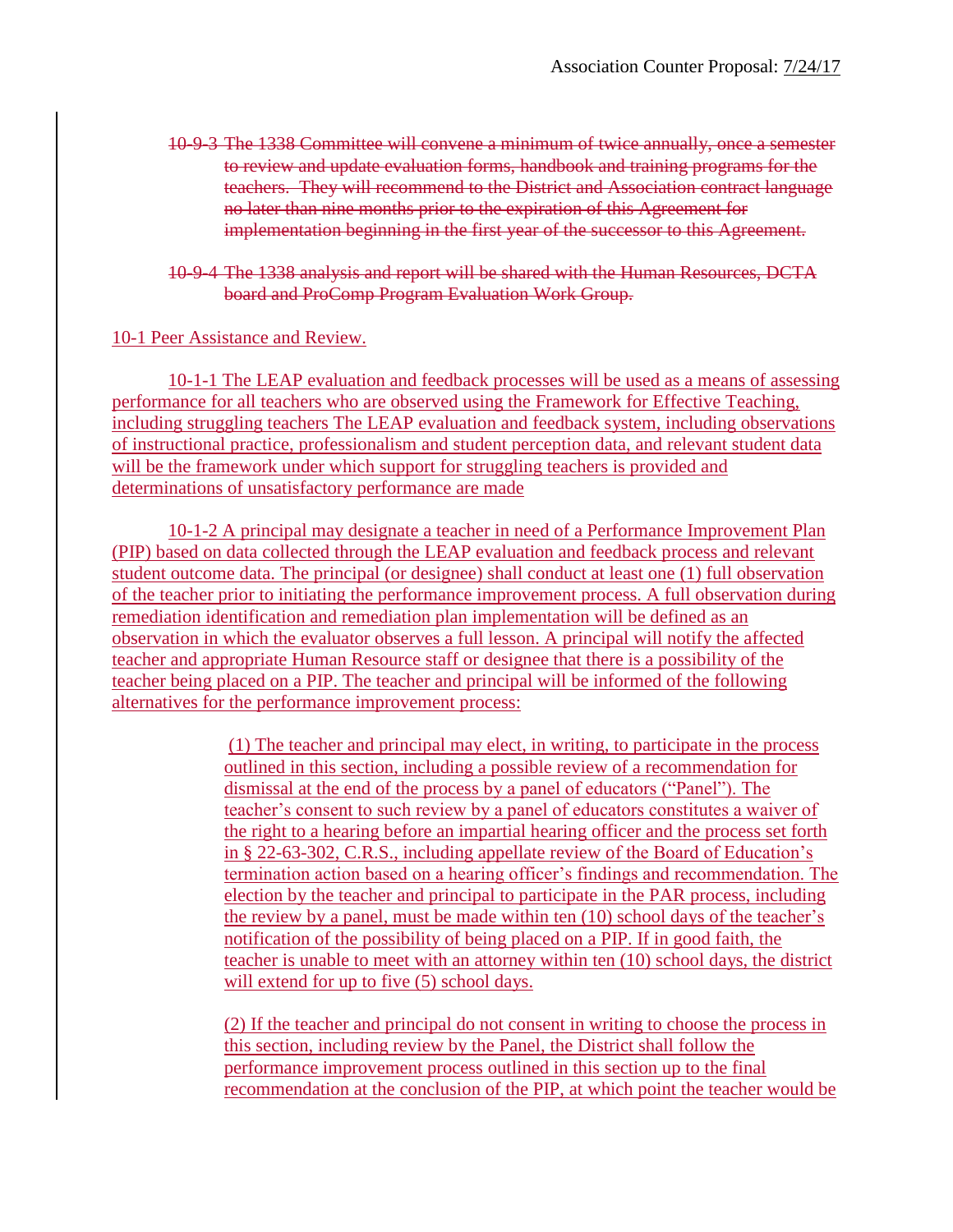entitled to review of a recommendation of dismissal by an impartial hearing officer in accordance with  $\S$  22-63-301 and 22-63-302 C.R.S. of TECDA. In any case, the LEAP evaluation and feedback structure will be the process by which teacher performance is evaluated and determinations regarding unsatisfactory performance are made. A joint observation with the principal (or designee) and a Peer Observer will be part of the identification process before placing a teacher on a PIP. The principal and PO shall co-observe a lesson by the teacher using the Framework for Effective Teaching and consult on the lesson observed. The principal shall consider data from the PO's observation in determining whether to place the teacher on a PIP. The decision of whether to place a teacher on a PIP remains the decision of the principal based upon evidence of significant performance deficiencies.

10-1-3 A PIP shall last a minimum of 60 school days up to a maximum of 120 school days. A teacher on a PIP shall receive a minimum of two (2) full observations from the principal (or designee) and two (2) full observations from the PO during the duration of the PIP. One of the principal's observations and one of the PO's observations will be announced within a week's window and one will be unannounced. The PIP shall be developed by the principal (or designee) in collaboration with the PO and the teacher and shall identify the deficiencies to be remediated, the performance standard expected in each area; notice that failure to meet the standard of satisfactory performance may result in a recommendation of dismissal; and the supports available to the teacher during the period of the PIP, including the support to be provided by the principal, PO or others. The deficiencies will be prioritized under each affected Expectation Area of the LEAP evaluation and feedback system. DPS and DCTA will collaborate on best practices to support the development of PIPs, so that a teacher in need of improvement will be informed of any and all areas of deficiency and expected growth and such needs are prioritized in a way likely to have the most significant impact on performance.

10-1-4 To implement the PIP, the principal and PO shall utilize a variety of resources to connect observation/feedback; coaching and modeling to the expectations and standards of performance indicated in the PIP. In addition to the observation/feedback provided by the principal and PO, the PIP should provide a minimum of ten (10) hours of support, including coaching, modeling or other support, to be provided by the principal, PO, TEC, teacher leader, peer or other resource. Where appropriate, guest teaching support may be provided to allow a teacher to observe lessons and to allow others to model lessons for the teacher within or in addition to the ten (10) hours of support. If the PO or the principal is not the one providing coaching or modeling, they will shadow these sessions; be present during the feedback regarding these interventions; or solicit written feedback from those who provided the support to the teacher. If contributing to the body of evidence that the panel considers, evidence from those providing support during the performance improvement process will be shared with both teacher and principal. DPS and DCTA will collaborate to provide guidance to principals on appropriate monitoring and support during the PIP process for teachers with respect to areas of improvement within the professionalism standards.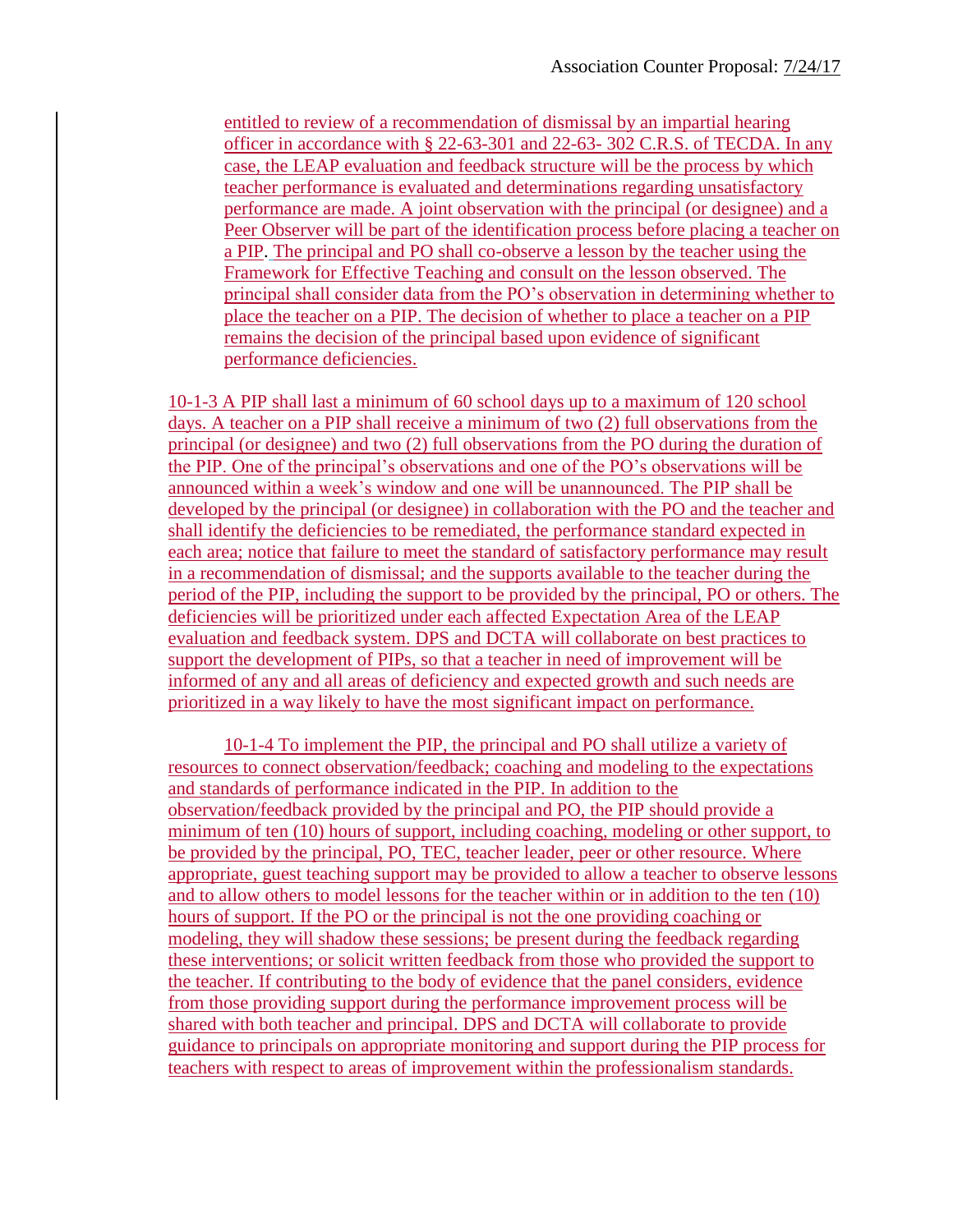10-1-5 The Panel shall be composed of six (6) representatives to be mutually agreed upon by the Parties, including three (3) representatives to be appointed by the Superintendent and (3) teacher representatives to be appointed by the Denver Classroom Teachers' Association. Once membership is determined, DPS and DCTA will agree upon co-chairs for the Panel. A reasonable number of alternates shall be identified. Panel members and alternates shall attend training jointly developed by DPS and the DCTA.

10-1-7. When the teacher and principal have both elected to follow the panel process, at the end of the specified PIP period, the principal and PO shall recommend, based upon the body of evidence developed during the PIP period, whether the teacher 4 has met the standard of satisfactory performance. They may make one of three recommendations: that the teacher is retained, that the teacher be dismissed or that the PIP be extended for a specific period of time. These recommendations will be made to the Panel for review.

10-1-8. The Panel shall be charged with determining whether there exists a reasonable basis for dismissal based on a preponderance of the evidence. Based on its review of the evidence, including the recommendations from the principal and the PO, the Panel, by a majority vote, shall make one of three recommendations – that the teacher be dismissed, the teacher be retained, or the PIP be extended for up to a maximum of 90 school days. If the panel recommends dismissal, the Panel's decision will proceed for final recommendation by the Superintendent to the Board for dismissal. If the Panel recommends that the teacher be retained, the teacher will be reinstated to his/her prior assignment. If the Panel recommends that the PIP be extended it shall specify the length of the extension and the additional progress, evidence and support needed. If the Panel cannot make a majority decision, but is split evenly, the Panel shall grant an extension of the PIP process of no less than 30 school days and no more than 90 school days to demonstrate satisfactory progress. If, at the end of that period, the Panel remains split evenly as to whether there exists a reasonable basis for dismissal, the principal's recommendation will be final and shall proceed as provided in this paragraph when the Panel makes the same recommendation.

10-1-9 To reach its determination, the Panel shall consider a body of evidence of performance, including documented performance against identified improvement areas, the standard of satisfactory performance for each area of deficiency, principal and peer observer observation data and feedback, student perception data, relevant student outcome data and/or other data or information directly relevant to any area of performance articulated in the LEAP evaluation and feedback system. Information not directly relevant to teacher performance, including general character information, will not be considered by the Panel. DPS will collaborate with DCTA on the development a timeline and process by which a teacher, principal, and PO may submit relevant information to the Panel for consideration.

10-1-10 The Panel's review will, at the request of the teacher or principal, include a hearing. Such hearing shall occur within 30 school days of the recommendation for dismissal. The length of the hearing shall not exceed 3 hours, including 60 minutes of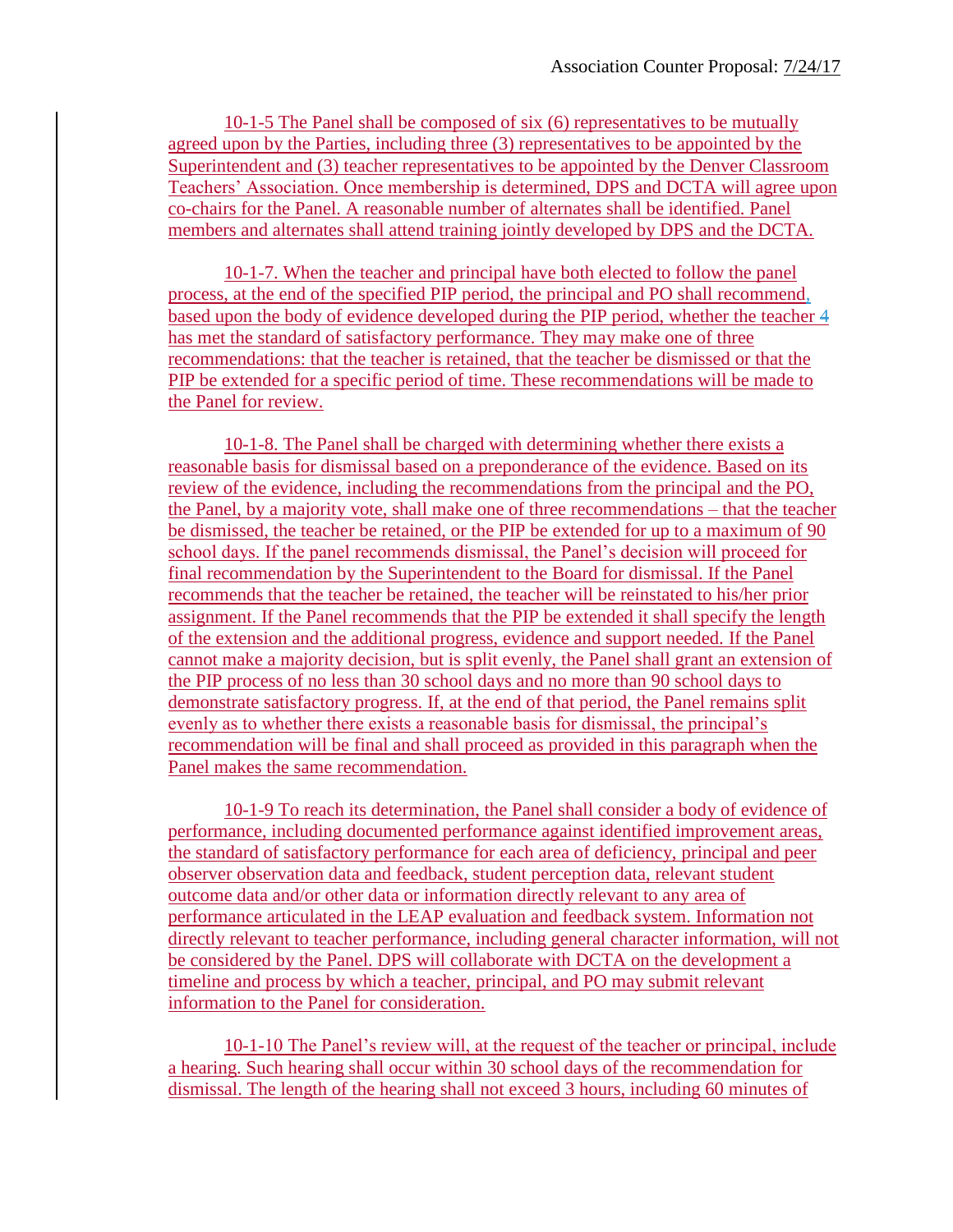presentation/questions for the teacher, 60 minutes of presentation/questions for the principal and 30 minutes of presentation/questions for the peer observer, unless the Panel determines more time is needed.

10-1-11 Each participant may elect to have assistance with his/her presentation. The assistance may be a provided by a DPS Human Resources staff member or a DCTA Uniserv director. Those providing assistance are limited to consulting with the participants only and may not speak on the participants' behalf during the hearing. 5-In limited circumstances of emotional distress, where a participant is unable to speak on their own behalf and necessary to complete the hearing, the Panel may request that the representative speak on behalf of a principal or teacher. The procedures for the conduct of the hearing shall be informal and rules of evidence shall not be strictly applied. The Panel shall issue a written decision, including its recommendation, within 10 school days of the hearing.

10-1-12 Final action by the Panel of educators upholding the recommendation for dismissal shall result in the dismissal recommendation being presented by the Superintendent to the Board of Education for final action.

10-2 Appeal of Loss of Non-probationary Status

10-2-1 Definitions

- 1. An ineffective rating is one where the evaluation has been scored as "Not Meeting" or "Approaching" on the Leading Effective Academic Practice (LEAP) system.
- 2. A teacher rated under any district evaluation system other than LEAP, shall not be eligible to lose non-probationary status.
- 3. "Academic year" shall mean that school year according to the traditional DPS school calendar, normally starting in August and normally ending sometime in June.
- 4. "Appellant" shall mean the person who is appealing the second consecutive Ineffective evaluation rating.

10-2-2 Timelines

10-2-2-1 A notice of Appeal must be filed within fifteen (15) calendar days following the last student contact day of the academic year in which the second ineffective rating was received by the Appellant.

10-2-2-2 All appeals must be concluded within ninety (90) calendar days after the last student contact day of the academic year in which the second Ineffective rating is received. If the Appellant has requested DCTA assistance, no Panel hearing will be scheduled during the two weeks the DCTA offices are closed and the window will be extended as appropriate.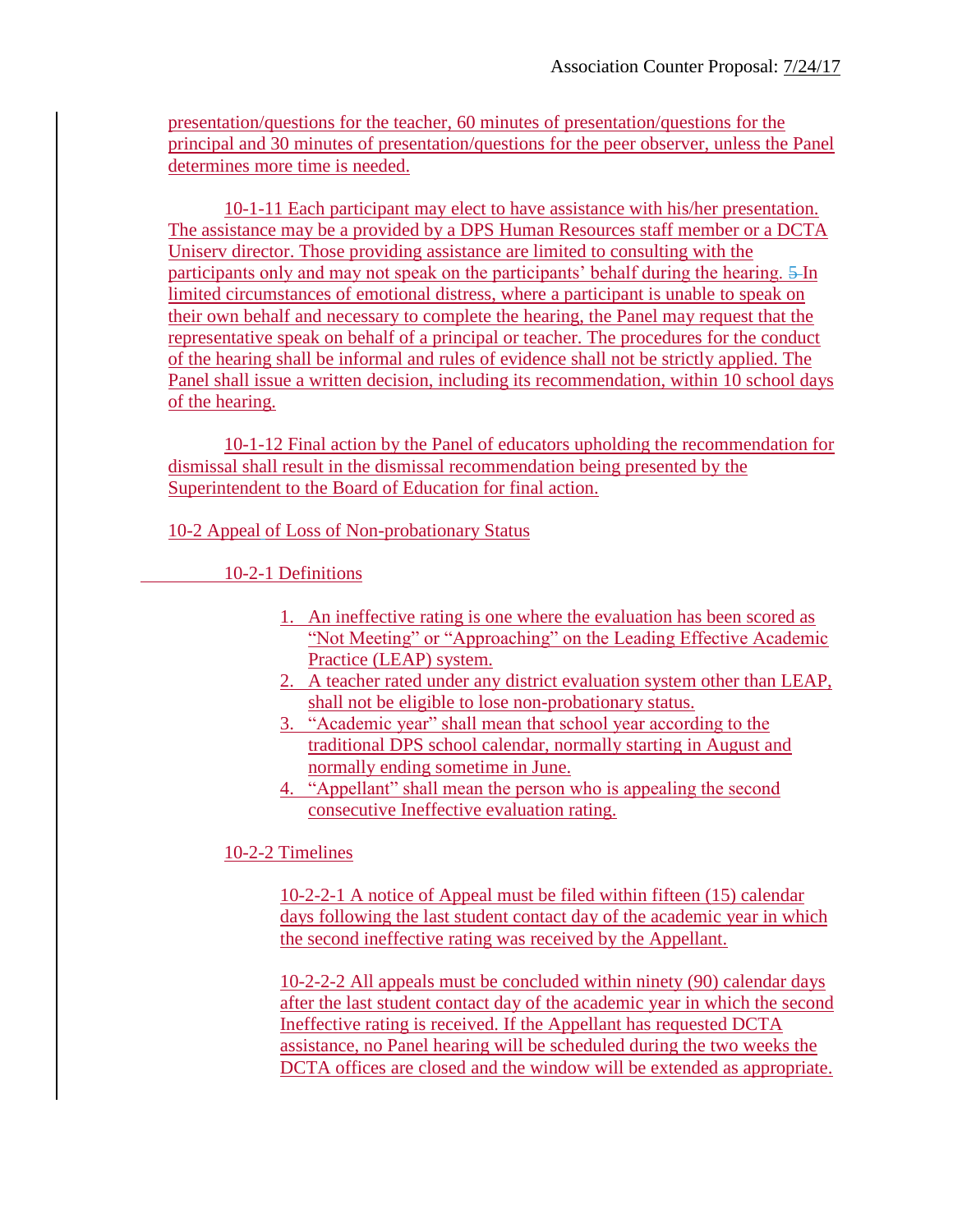10-2-2-3 The timelines can be extended by mutual agreement of the District and the teacher.

10-2-3 Grounds for Appeal.

10-2-3-1 The evaluator did not follow evaluation procedures that adhere to the requirements of statute or rule and that failure had a material impact on the final performance evaluation rating that was assigned (e.g. an observation was never completed or feedback was never shared with the Teacher).

10-2-3-2 The data relied on to determine the final performance evaluation rating was inaccurately attributed to the Teacher (e.g. data included in the evaluation was from students for whom the teacher was not responsible).

10-2-4 Procedures.

10-2-4-1 The Appellant or his/her chosen representative must file a timely Notice of Appeal with the appropriate office or department designated and published by the District.

10-2-4-2 The Notice of Appeal will contain all written grounds for the Appeal using a form that will be mutually developed between the District and Association.

10-2-4-3 The District and the Association shall develop appropriate timelines for when the following will occur:

- I. The Appellant shall provide a copy of any evidence intended to support the Appeal prior to the hearing. The District shall make additional copies for panel members as needed.
- II. The Appellant may request evidence from the District and the District shall provide the requested evidence if the request is reasonably related to a permitted ground for appeal.

10-2-4-4 Any documents and/or proceedings related to the appeal process shall not be disclosed to entities outside the District unless the District is required to do so by law.

10-2-4-5 Burden of Proof. The Appellant has the burden of demonstrating that a rating of Effective was appropriate.

10-2-4-6 The Appellant is allowed an advocate of his/her choice to represent him/her through the appeal process, such as a DCTA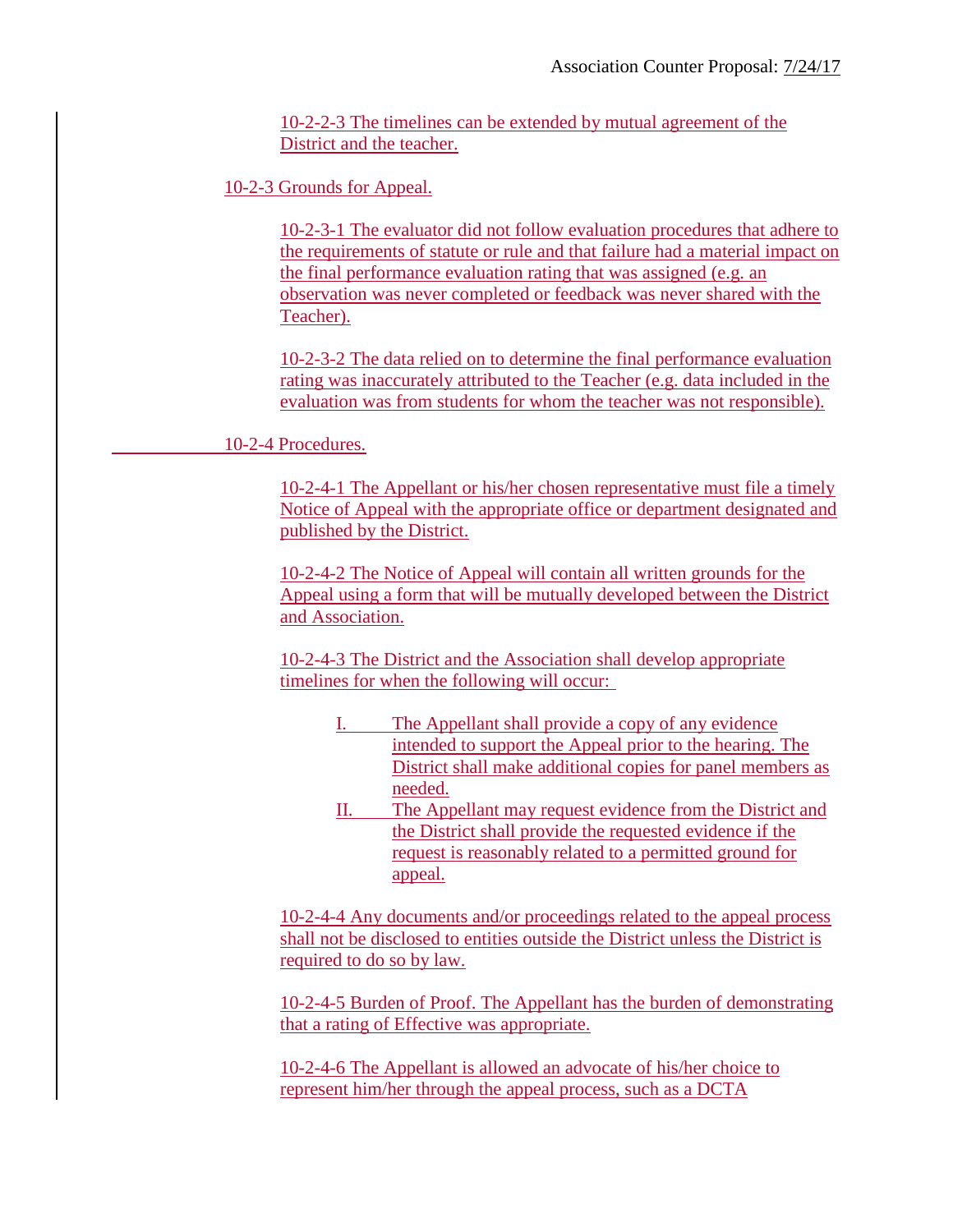representative or DPS colleague. Attorneys shall not represent the Teacher or the District at the hearing. A non-practicing attorney who is a DCTYA or District representative may participate.

10-2-4-7 The Appellant is allowed to provide evidence in the form of testimony by the Appellant and/or witnesses, documents, or other materials

10-2-4-8 The District is allowed to provide evidence in the form of testimony by the Appellant, and/or other witnesses, documents, or other materials.

10-2-4-9 Any presentation to the Panel shall be limited to one hour for the Teacher and one hour for the District. Time may be at extended at the discretion of a majority of the Panel members.

## 10-2-5 Panel

10-2-5-1 The Panel will be chosen from a list of up to thirty (30) standing panel members. For the standing panel pool, up to fifteen (15) will be chosen by the Association and up to fifteen (15) chosen by the District; however, in the process of comprising the final list the Association may veto any panel member recommended by the District, and the District may veto any panel member recommended by the Association. To ensure the credibility of the Panel, all Panel members shall have had an effective LEAP, LEAD, or EPMP evaluation the prior year and shall have prior teaching experience.

10-2-5-2 The Panel shall be comprised of equal number of teachers and administrators, with no more than six (6) panel members total. The Association shall be responsible for selecting its members from the standing pool for each Panel hearing and the District shall be responsible for selecting its members for each Panel hearing. A process shall be jointly developed to ensure continuity of the review panel members. 10-2-5-3 All panel members will be trained on LEAP and any other tools, rubrics, or best practices used in the evaluation of the Appellant.

10-2-6 Results.

10-2-6-1 Panel Decision:

10-2-6-1-1 The Panel shall render its decision in writing.

10-2-6-1-2 In order for the Panel to recommend an overturn of the rating, a majority of the members of the panel must agree based on a preponderance of the evidence that the Ineffective rating was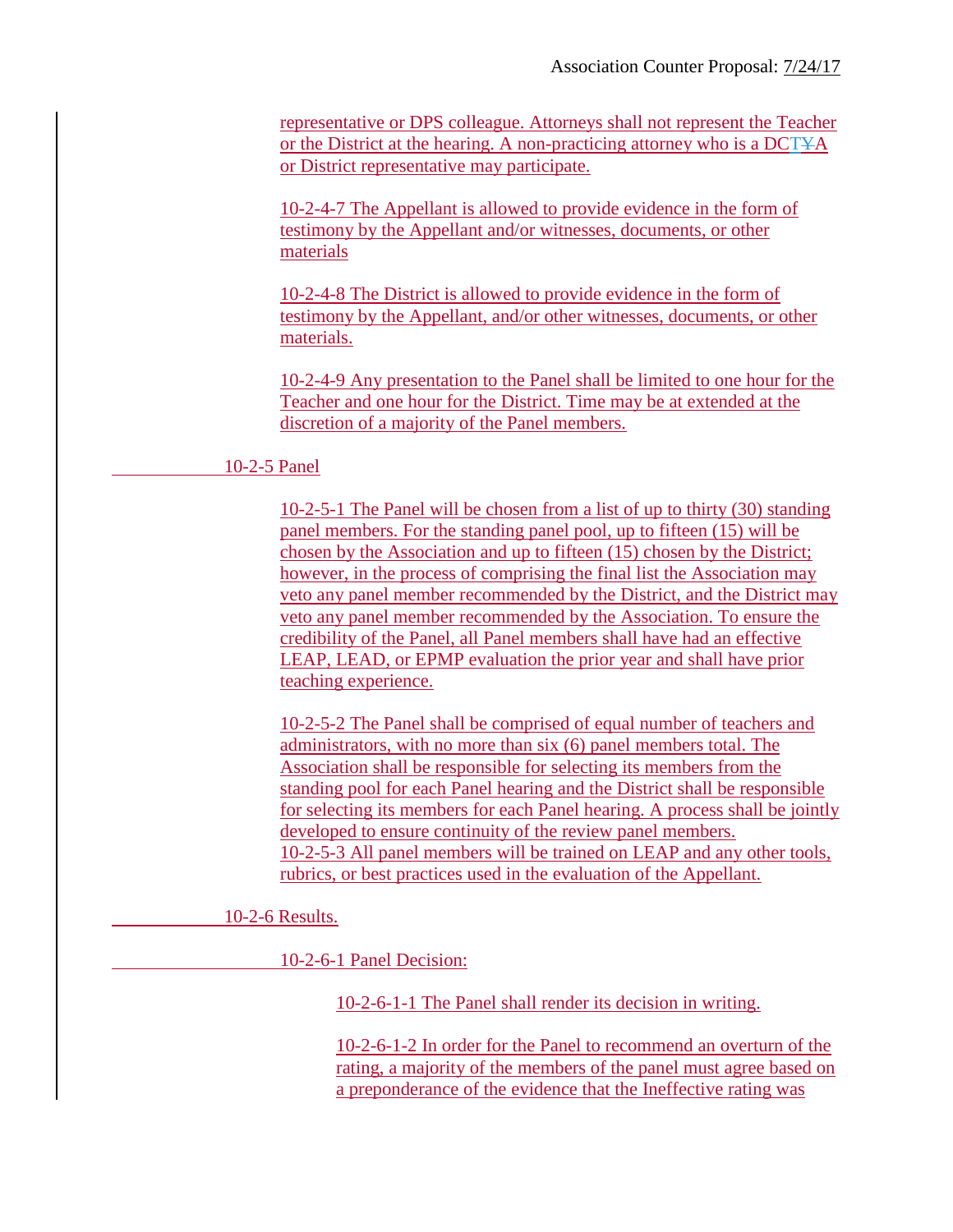inaccurate. In that situation, the Appellant's rating will be deemed Effective and the Appellant will retain his/her non-probationary status.

10-2-6-1-3 If a majority of the Panel determines by a preponderance of the evidence that that rating should not be changed, the Teacher will be deemed probationary.

10-2-6-1-4 If the majority of the Panel decided that a rating of Ineffective was not accurate, but there is not sufficient information to assign a rating of Effective, the Teacher receives a "no score" and retains non-probationary status. However, if the following academic year that Teacher receives a second consecutive Ineffective rating, the "no score" rating will have the consequence of a second consecutive Ineffective rating and the Teacher will be subject to loss of non-probationary status. The Teacher retains the right to appeal the following year's rating.

10-2-6-1-5 A majority decision of the Panel shall be final and binding.

10-2-6-2 Superintendent and/or designee decision:

10-2-6-2-1 If the Panel is deadlocked on a decision, the Superintendent or designee shall serve as the tie-breaking vote. Each cluster of votes is expected to provide a summary of the rationale informing their opinion for the Superintendent or designee's consideration.

10-2-6-2-2 If the Superintendent or designee decides that there is sufficient information to overturn the rating, the teacher receives a rating of Effective and retains non-probationary status.

10-2-6-2-3 If the Superintendent or designee decides that a rating of Ineffective was not accurate, but there is not sufficient information to assign a rating of Effective, the Teacher receives a "no score" and retains non-probationary status. However, if the following academic year that Teacher receives a second consecutive Ineffective rating, the "no score" rating will have the consequence of a second consecutive Ineffective rating and the Teacher will be subject to loss of non-probationary status. The Teacher retains the right to appeal the following year's rating.

10-2-6-2-4 If the Superintendent and/or designee confirm the rating the Teacher will be deemed probationary.